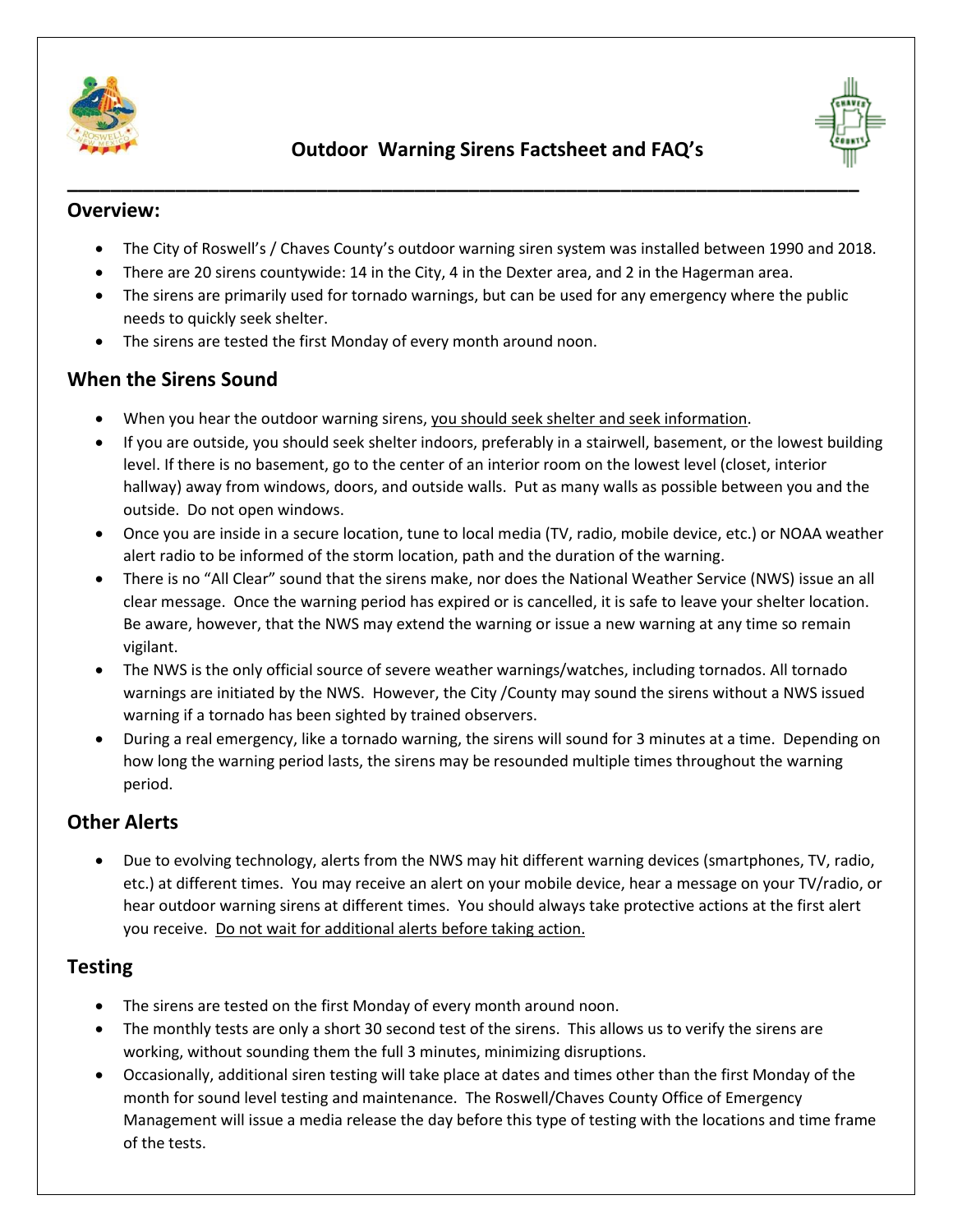## **Outdoor Warning Sirens Factsheet and FAQ's continued:**



# **FAQ's**

### *What is the Outdoor Warning Siren System?*

Roswell/ Chaves County has several outdoor warning sirens that are located in the City of Roswell, Dexter Area, and Hagerman Area.

The outdoor warning siren system is an effective method of outdoor notification, but the Office of Emergency Management recommends a duplication of ways to receive warnings and notifications. It is best to have more than one way to be warned of potential dangers. Warning and notification can be received by monitoring the following:

- NOAA Weather Radios
- Internet
- Countywide mass notification system (Civic Ready)
- Cell phone applications
- Local Media Outlets (television and radio)
- Sky Conditions
- Outdoor Warning Sirens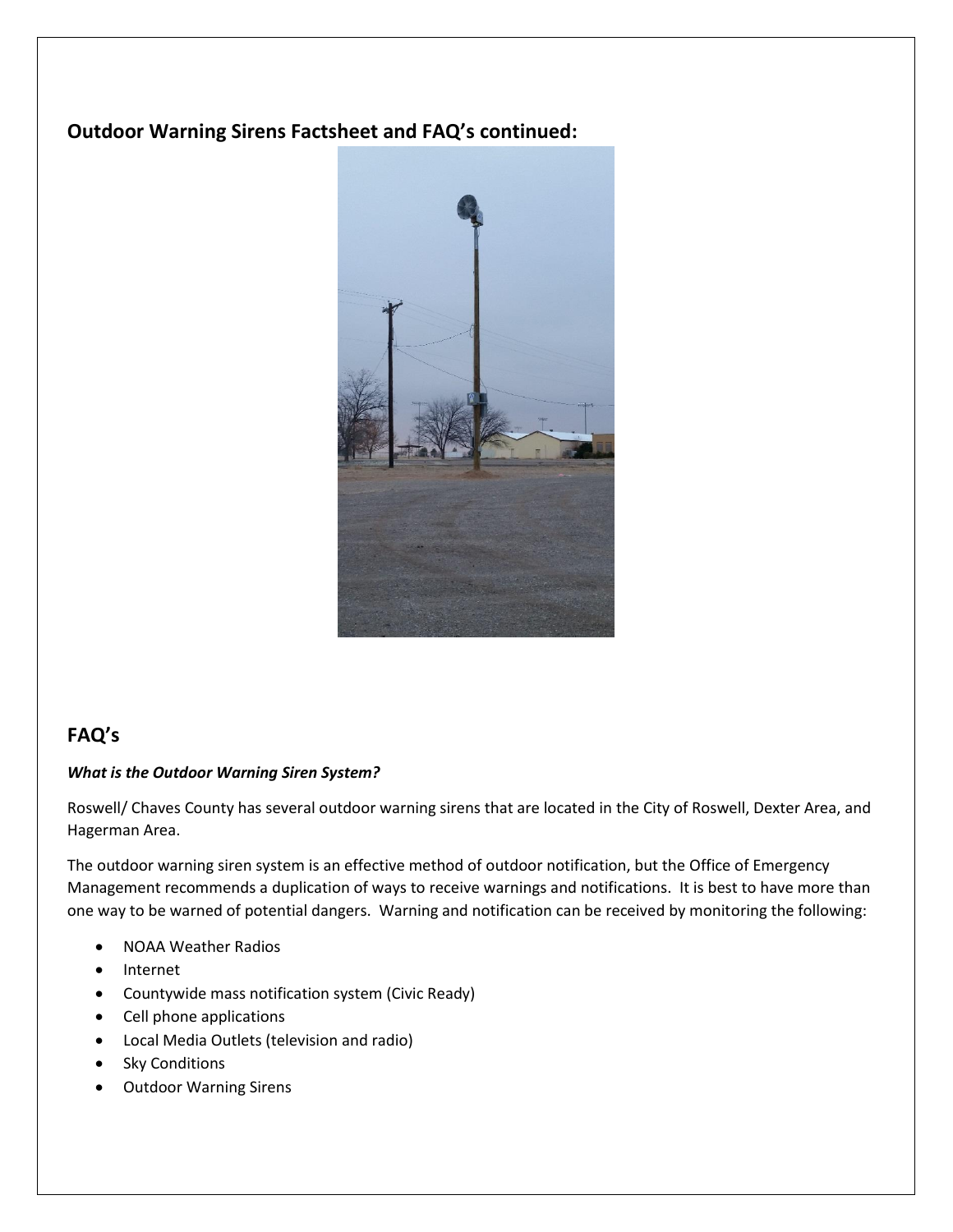### *What do I do if I hear the warning sirens?*

If the outdoor warning sirens are heard anytime other than the scheduled test days, seek shelter and tune in to local radio, television, or your NOAA weather radio for instructions and information. Do not call 911 to find out what the emergency is, only call if you have an actual emergency.

It is important to remember that any thunderstorm can produce a tornado with little or no warning. When a tornado warning is issued or you hear the outdoor warning sirens, take the following immediate safety precautions:

**In homes or small buildings:** Go to a pre-designated safe area such as the basement (if available) or to an interior room on the lowest level such as a closet or bathroom away from windows, doors, and outside walls. Upper floors are unsafe. If there is no time to descend, go to a closet, a small room with strong walls, or an inside hallway. Put as many walls between you and the outside as possible. Get under a sturdy protection (heavy table or work bench), cover yourself with some sort of thick padding, and use your arms to cover your head and neck against flying debris.

**In schools, hospitals, large facilities such as shopping centers:** Go to interior rooms and halls on the lowest level. Stay away from glass enclosed places or areas with wide-span roofs such as auditoriums and warehouses. Crouch down and cover your head or neck. Centrally located stairwells are good shelter.

**In cars or mobile homes:** ABANDON THEM IMMEDIATELY! Most deaths occur in cars and mobile homes. If you are in either of these locations, leave them and go to a substantial structure or storm shelter.

**If no suitable structure is nearby:** Lie flat in the nearest ditch or depression and use your hands to cover your head. Be alert for flash floods. Do not get under an overpass or bridge. You are safer in a low, flat location. Never try to outrun a tornado.

### *What is the difference between a tornado watch and a tornado warning?*

A **Tornado Watch** is issued by the National Weather Service when conditions are favorable for the development of tornados. This is the time to remind family members where the safest places within your home are located and listed to your radio or television for further developments.

A **Tornado Warning** is issued by the National Weather Service when a tornado has been sighted or is highly imminent based on Doppler radar information and/or trained spotter information. Take shelter immediately.

### *Should I be able to hear the sirens inside my home or office building?*

Generally no. The sirens are loud, but are not designed to be heard indoors. If you're within a couple of blocks of a siren, you may hear them indoors, but their intent is to be heard by people outside. Air conditioning, thunder, rain, wind, and other conditions can cause the sirens not to be heard indoors. Furthermore, sirens do not provide any information concerning the type of threat or exact location of the potential danger. For this reason, if you are outdoors and hear a siren, you should seek shelter immediately.

### *How were siren locations chosen?*

Siren locations were chosen based on several factors, the most important of which is the ability to provide optimal, uniform coverage throughout the City of Roswell, Town of Dexter, and Town of Hagerman. Other factors include proximity and height of adjacent structures, underground and overhead utilities, conforming to statutes and ordinances, and accessibility for installation and maintenance.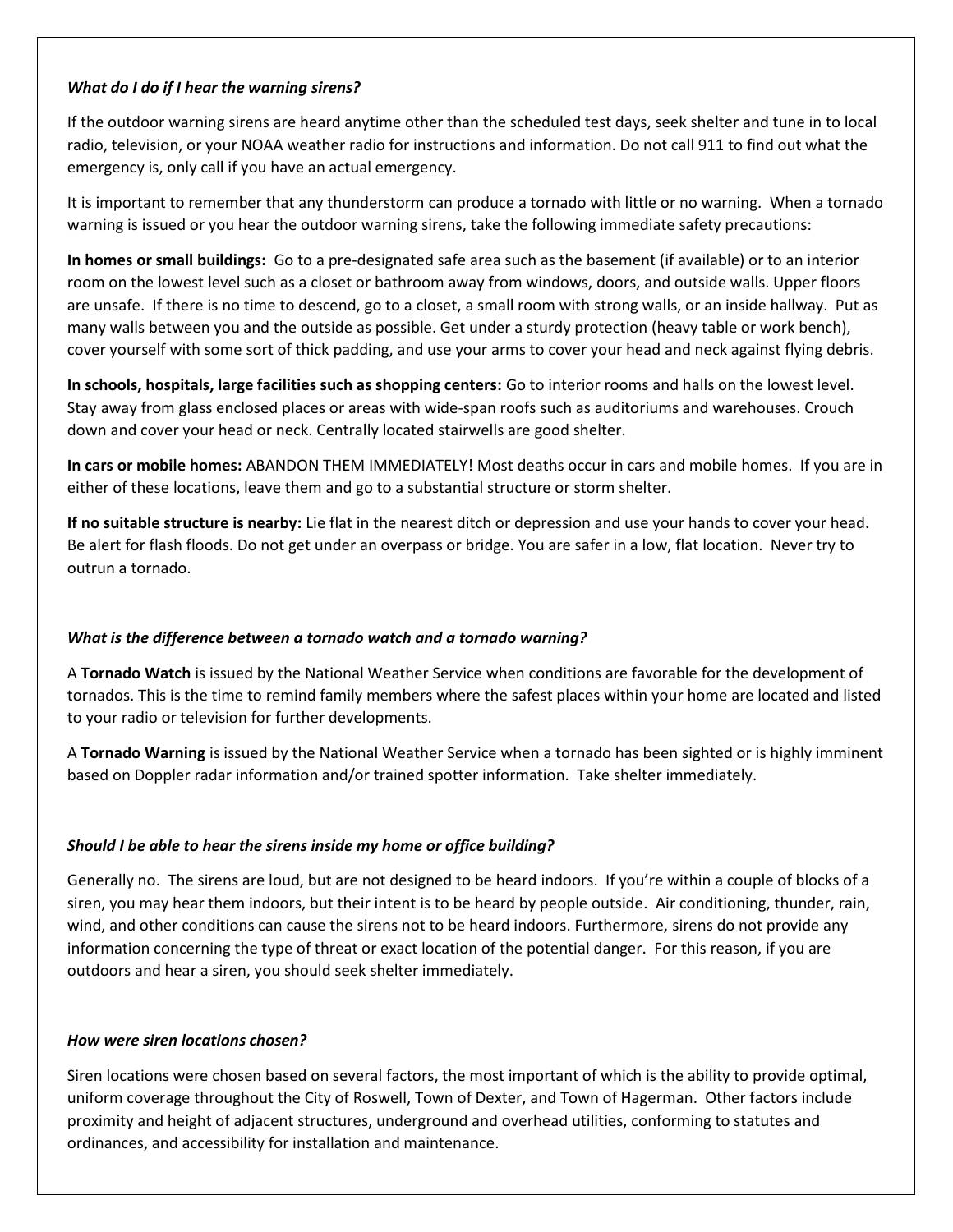#### *Where is the closest siren to my home/work/school?*

See attached map of siren locations and addresses.

### *Do the sirens make different noises or talk?*

No. The kind of electromechanical siren system we have in Chaves County only makes the loud, steady or up and down wail sound. They cannot be used as a loud speaker nor do they emit an "all clear" tone.

### *When is it all clear or safe to come out of sheltering?*

The NWS does not issue an all clear after a tornado warning. Rather, each of their warnings carries a start and end time. So unless the warning is extended, reissued, or cancelled, it will just expire when the end time comes. Therefore, it is very important to monitor local media or the NEW to know if anything has changed. We encourage schools, office buildings, and other large facilities to have their safety personnel monitor the media, NOAA weather radio, or other reliable information and alert tenants when the warning has passed.

### *How else can I get alerts?*

We strongly recommend that every residence, business and school use a weather alert radio with battery back-up. Weather alert radios automatically activate to warn and inform you whenever a warning is issued for Chaves County.

The outdoor warning sirens represent only one part of a broader public emergency notification system. Other components include: NOAA All Hazards Radio, mass notification system, cell phone apps, internet, and local media.